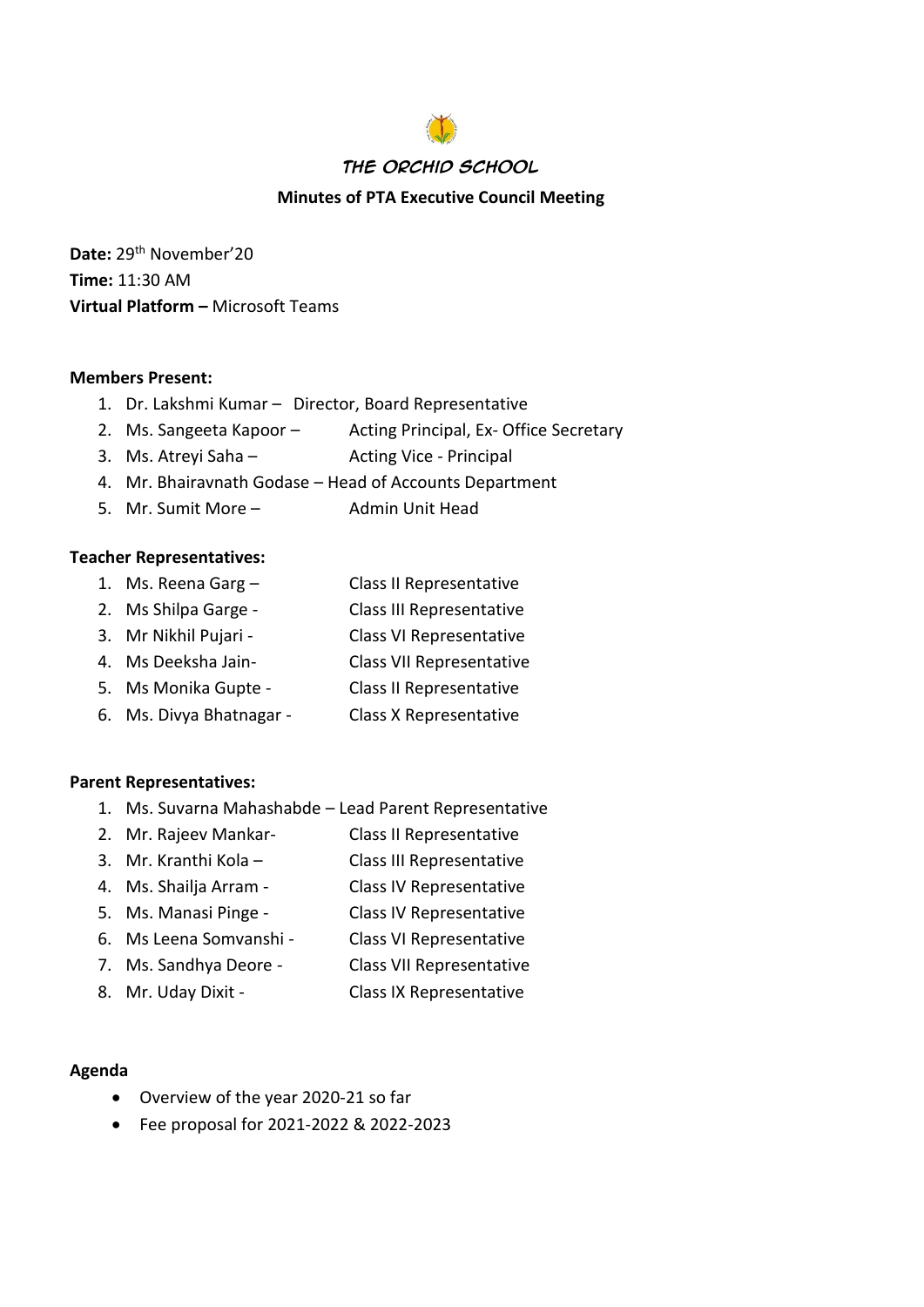## **Points of Discussion**

- Director Ms. Lakshmi Kumar began the meeting by welcoming the members.
- Director Lakshmi Kumar introduced the incoming Acting Principal and Acting Vice Principal to all the members present.
- She updated the members about the process of selection and the future plan for the appointment of the Principal.
- She also acknowledged the contribution of Ms. Namrata Majhail towards the institution.
- Members were informed that the Board respected her decision to move on as it was her personal decision.

### **Overview of the year 2020-21 so far**

- Acting Principal Sangeeta Kapoor presented an overview of the programs and modular courses that the school has organized during the lockdown time in online form.
- These modular courses were organized for Primary, Middle and Secondary and Sr. Secondary students. School has continued with providing with the exposure for new learnings even in the restricted situation of lockdown and online working format.
- The similar learning opportunities were provided to the staff members and leaders also.

### **Current status of Admission**

- Dr. Lakshmi Kumar shared the current status of Admission in each level.
- Members were informed about the completion of the RTE admission for current year.

## **Fee Proposal for the AY 2021-22 & 2022-23**

- The members were oriented about the Fee Fixation Act by sharing the highlights of the Act.
- This is done to familiarize the PTA executive council on the process of fee fixation and announcement.
- The fee hike history of the past seven years was shared with the members. It was reiterated that the fee hike for the current AY 2020-21 was rolled back based on the state GR.
- The current year 2020-2021 fee structure after the 8% roll back was shared with the members present.
- The income and expenditure summary of AY 2020-21 was shared with the members.
- The projected surplus would be lesser than the norm.
- The point was made that a large component of the expenses is the salary. However, due to the delay in receiving fees this year, the staff had to be paid a percentage of their salary. The board has paid the arrears to the staff till the month of September'20.
- The overview of expenditure and loss of income in terms of RTE admission was shared. Till date school has received the reimbursement for only one year.
- To give the insight of the budget and to justify the hike, the proposed budget and expenditure for the AY 2021-22 was shared.